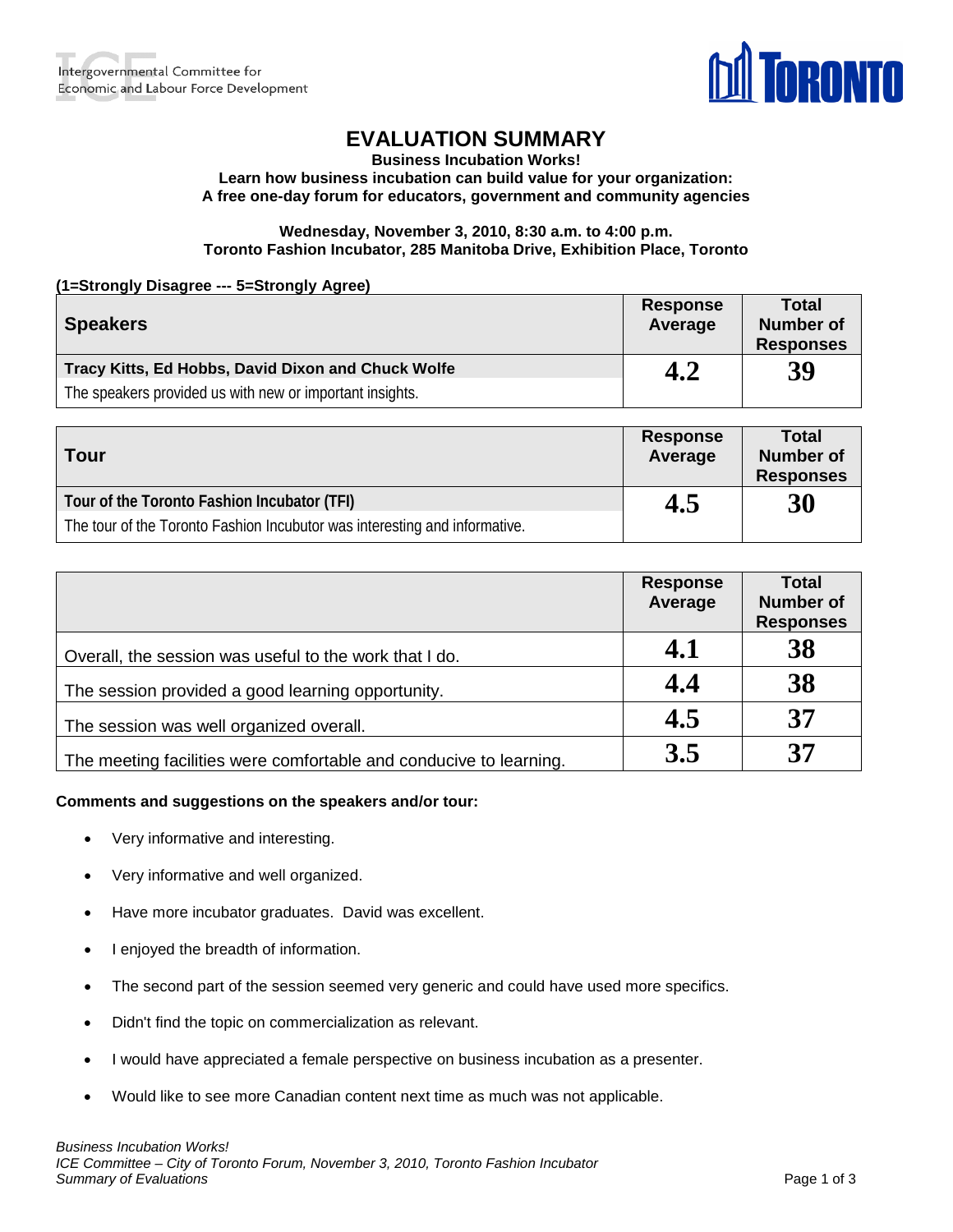- Very good.
- Chuck needs to include some women in his PowerPoint slides!
- Enhanced experience thanks!
- Beautiful facility and an informative and entertaining session. Thank you.
- Very good to hear from David Dixon and the impact of the Toronto Fashion Incubator on his career. Good to have heard about more of Toronto's existing incubators.
- Long presentations 60-90 minutes are not learner-friendly. The TED model of 18 minutes max works better.
- Susan did a great job. I definitely have someone to refer to the Toronto Fashion Incubator.
- Maybe a bit more time with the tour of the Toronto Fashion Incubator to ask questions.
- Holding the event in a facility with a business incubator was a great opportunity to see first hand a successful model.
- As a self identified "youth" in attendance some of the language and topics either went over my head or wasn't engaging enough to capture my full attention – speakers that can connect with all audiences and the use of more presentation visuals may help.

#### **General comments and suggestions:**

- Room temperature need to be adjusted (too cold!).
- Great location  $-$  just a little cold!
- Heating was a little "off".
- The caterer it would have been appreciated if I didn't hear all she was doing.
- Yes, it was cold, but beautiful.
- Too cold but good to see the incubator.
- Thank you!
- The tour was interesting. Other than the cold it was wonderful. Thanks!
- Tracy was very informative and gave a good insight to incubuators. Very informative.
- Thank you.
- Find a way to heat the room  $-$  too cold.
- Good venue.
- Cold and bad acoustics but very appropriate location.